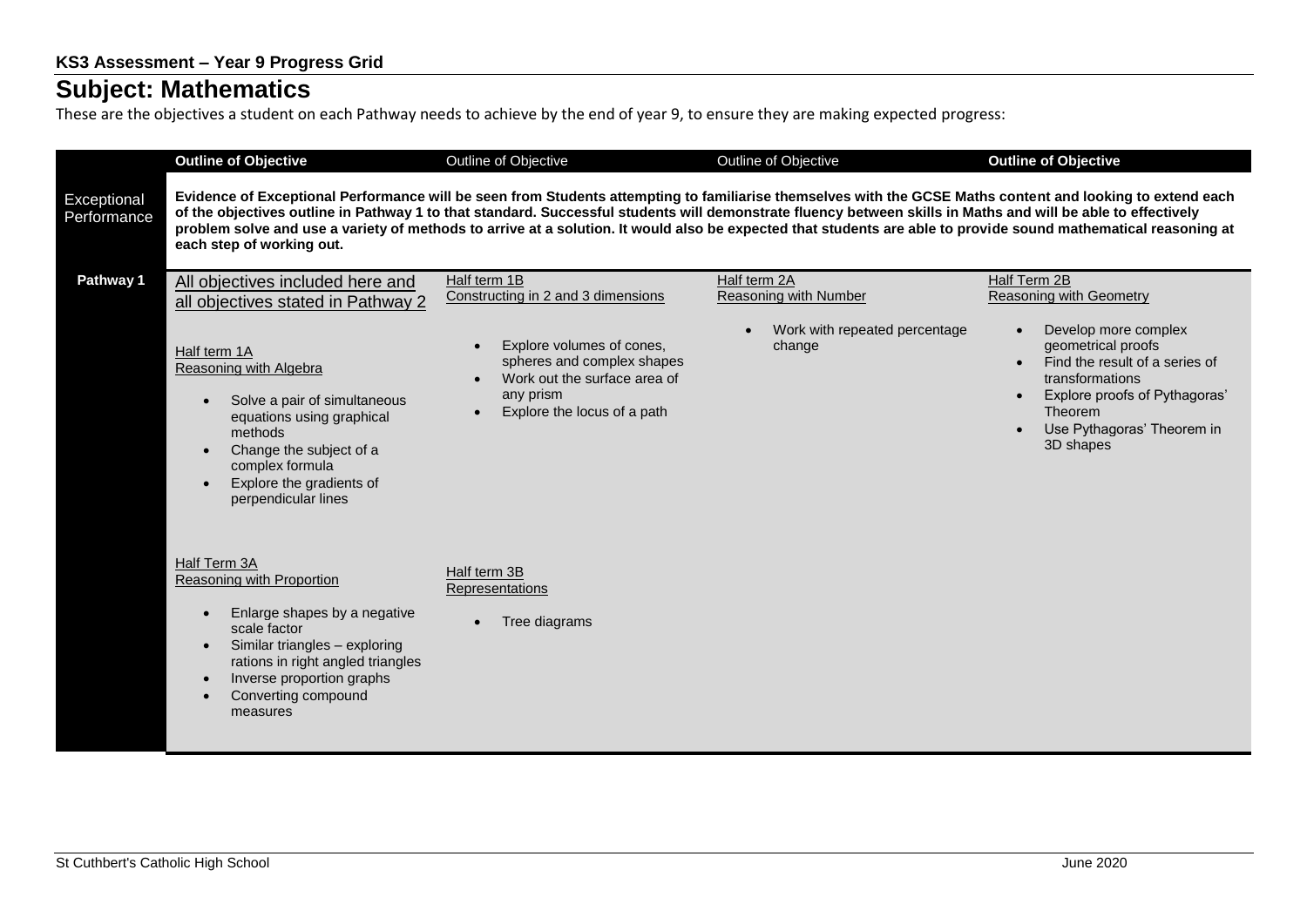## **KS3 Assessment – Year 9 Progress Grid**

| Pathway 2                                           | Half term 1A                                                                                                                                                                                                                                                                                                                                                                                                                                                                                                                                                                                                                                                                                                                                                   | Half term 1B                                                                                                                                                                                                                                                                                                                                                                                                                                                                                                                                                                                                                                                                   | Half term 2A                                                                                                                                                                                                                                                                                                                                                                                                                                                                                                                                                                                                                                                                                      | Half Term 2B                                                                                                                                                                                                                                                                                                                                                                                                                                                                                                                                                                                                                                                                                                                                   |
|-----------------------------------------------------|----------------------------------------------------------------------------------------------------------------------------------------------------------------------------------------------------------------------------------------------------------------------------------------------------------------------------------------------------------------------------------------------------------------------------------------------------------------------------------------------------------------------------------------------------------------------------------------------------------------------------------------------------------------------------------------------------------------------------------------------------------------|--------------------------------------------------------------------------------------------------------------------------------------------------------------------------------------------------------------------------------------------------------------------------------------------------------------------------------------------------------------------------------------------------------------------------------------------------------------------------------------------------------------------------------------------------------------------------------------------------------------------------------------------------------------------------------|---------------------------------------------------------------------------------------------------------------------------------------------------------------------------------------------------------------------------------------------------------------------------------------------------------------------------------------------------------------------------------------------------------------------------------------------------------------------------------------------------------------------------------------------------------------------------------------------------------------------------------------------------------------------------------------------------|------------------------------------------------------------------------------------------------------------------------------------------------------------------------------------------------------------------------------------------------------------------------------------------------------------------------------------------------------------------------------------------------------------------------------------------------------------------------------------------------------------------------------------------------------------------------------------------------------------------------------------------------------------------------------------------------------------------------------------------------|
|                                                     | Reasoning with Algebra                                                                                                                                                                                                                                                                                                                                                                                                                                                                                                                                                                                                                                                                                                                                         | Constructing in 2 and 3 dimensions                                                                                                                                                                                                                                                                                                                                                                                                                                                                                                                                                                                                                                             | Reasoning with Number                                                                                                                                                                                                                                                                                                                                                                                                                                                                                                                                                                                                                                                                             | Reasoning with Geometry                                                                                                                                                                                                                                                                                                                                                                                                                                                                                                                                                                                                                                                                                                                        |
| $\bullet$<br>inequalities<br>$\bullet$<br>$\bullet$ | Straight line graphs<br>Interpret straight line graphs<br>Find and use the equation of a<br>straight line<br>Reduce equations to the form y<br>$=$ m $x+c$<br>Compare to linear sequences<br>and finding the rule for the n <sup>th</sup><br>term<br>Forming and solving equations and<br>Revisit and extend to equations<br>and inequalities with unknown<br>on both sides using all previous<br>contexts: angles, probability,<br>area etc<br>Change the subject of a formula<br>Testing conjectures<br>Test conjectures in a wide<br>range of context e.g.<br>Sums and products of<br>➤<br>odd and even<br>numbers<br>➤<br>Is a given number in a<br>sequence?<br>Is this shape?<br>➤<br>Are these lines<br>➤<br>parallel?<br>What would happen<br>➤<br>if? | Three dimensional shapes<br>Understand the language of<br>$\bullet$<br>faces, edges and vertices<br>Know the names of common<br>$\bullet$<br>prisms and non prisms<br>Identify2D shapes within 3D<br>shapes<br>Work out the volume and<br>surface area of cuboids and<br>cylinders<br>Work out the volume of any<br>prism<br>Work out the missing lengths<br>given areas and/or volume<br>Constructions and congruency<br>Construct 3D shapes from nets,<br>and construct the net of a given<br>3D shape<br>Construct and use scale<br>$\bullet$<br>drawings<br>Construct perpendiculars and<br>bisectors<br>Understand congruency<br>Exploring congruency via<br>construction | <b>Numbers</b><br>Revisit types of number -<br>$\bullet$<br>extend to include rational and<br>real numbers<br>Revisit fraction arithmetic<br>$\bullet$<br>Extend knowledge of HCF and<br>LCM<br>Revisit standard form<br>$\bullet$<br><b>Using Percentages</b><br>Revisit percentage increase<br>$\bullet$<br>and decrease<br>Use percentages over 100%<br>Find percentage changes<br>Use multipliers in a variety of<br>$\bullet$<br>contexts<br>Solve 'reverse' percentage<br>problems<br><b>Mathematics and Money</b><br>Explore financial mathematics<br>$\bullet$<br>including<br>Bills and bank<br>➤<br>statements<br>≻<br>Interest<br>$\blacktriangleright$<br>Unit pricing (best<br>buys) | Deduction<br>Revisit angles rules, including<br>$\bullet$<br>within special quadrilaterals<br>Find angles using algebraic<br>methods<br>Use chains of reasoning to<br>$\bullet$<br>evaluate angles<br>Rotation and Translation<br>Identify the order of rotational<br>$\bullet$<br>symmetry of a shape<br>Find the result of rotating a<br>$\bullet$<br>shape<br>Translate points and shapes by<br>$\bullet$<br>a given vector<br>Understand variance and<br>$\bullet$<br>invariance in the context of<br>transformations<br>Pythagoras' Theorem<br>Identify the Hypotenuse of a<br>$\bullet$<br>right angled triangle<br>Determine whether a triangle is<br>right angled<br>Calculate missing sides in right<br>$\bullet$<br>angled triangles |
| $\bullet$                                           | Half Term 3A<br>Reasoning with Proportion<br><b>Enlargement and Similarity</b><br>Enlarge shapes by a positive<br>scale factor, including from a<br>given point<br>Calculate the lengths of missing                                                                                                                                                                                                                                                                                                                                                                                                                                                                                                                                                            | Half term 3B<br>Representations<br>Solve problems using graphs, tables and<br>algebra. Include:<br>Revisit data measures, charts,<br>$\bullet$<br>graphs, including bivariate data,<br>criticise mis-leading graphs                                                                                                                                                                                                                                                                                                                                                                                                                                                            |                                                                                                                                                                                                                                                                                                                                                                                                                                                                                                                                                                                                                                                                                                   |                                                                                                                                                                                                                                                                                                                                                                                                                                                                                                                                                                                                                                                                                                                                                |

sides in similar shapes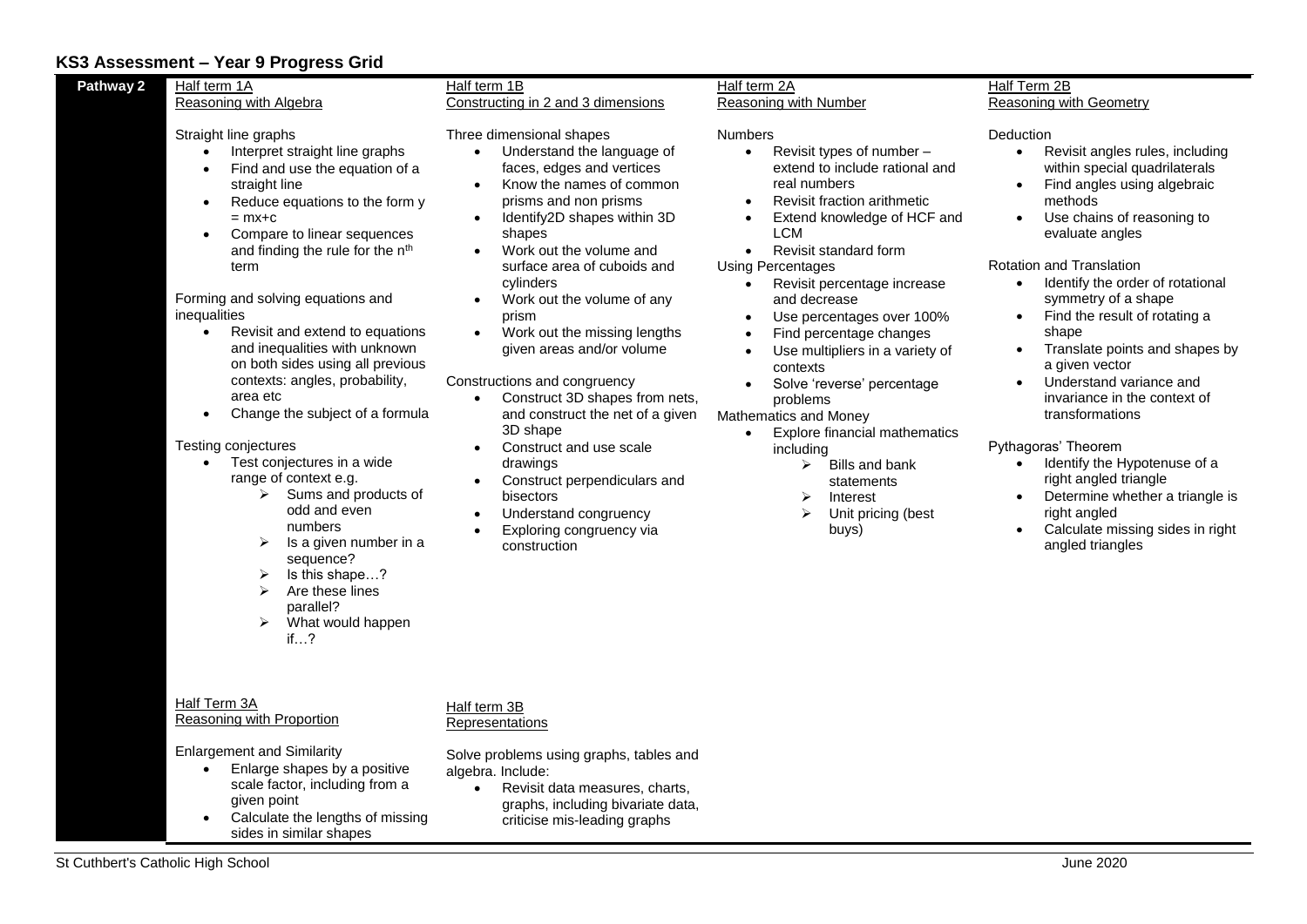## **KS3 Assessment – Year 9 Progress Grid**

|           | Solve ratio and proportion problems<br>Direct proportion problems and<br>$\bullet$<br>graphs<br>Conversion graphs<br>$\bullet$<br>Solve ratio problems given the<br>$\bullet$<br>whole or a part<br>Simple inverse proportion<br>$\bullet$<br>Unit pricing problems (best<br>$\bullet$<br>buys)<br>Rates<br>Work with speed, distance, time<br>$\bullet$<br>Solve problems involving<br>$\bullet$<br>density<br>Work with compound units<br>$\bullet$           | <b>Revisit alternate</b><br>representations of sequences -<br>including finding algebraic rules<br>Revisit frequency trees and<br>$\bullet$<br>other representations e.g.<br>tables<br>Revisit conversion between<br>standard form and ordinary<br>form, and representing<br>numbers as products of primes<br>Expand a pair of binomials<br>Create and interpret tables and<br>timetables, solve problems<br>involving speed, distance and<br>time<br>Solve inequalities on number<br>lines, including error intervals<br>Represent word problems in a<br>$\bullet$<br>variety of forms (graphs, tables,<br>expressions)<br>Interpret graphs of any form<br>(exponential, piece-wise,<br>reading from quadratics,<br>speed/time)<br>Compare theoretical and<br>experimental probability of two<br>or more events |                                                                                                                                                                                                                                                                                                                                                                              |                                                                                                                                                                                                                                                                                                                                                            |
|-----------|-----------------------------------------------------------------------------------------------------------------------------------------------------------------------------------------------------------------------------------------------------------------------------------------------------------------------------------------------------------------------------------------------------------------------------------------------------------------|------------------------------------------------------------------------------------------------------------------------------------------------------------------------------------------------------------------------------------------------------------------------------------------------------------------------------------------------------------------------------------------------------------------------------------------------------------------------------------------------------------------------------------------------------------------------------------------------------------------------------------------------------------------------------------------------------------------------------------------------------------------------------------------------------------------|------------------------------------------------------------------------------------------------------------------------------------------------------------------------------------------------------------------------------------------------------------------------------------------------------------------------------------------------------------------------------|------------------------------------------------------------------------------------------------------------------------------------------------------------------------------------------------------------------------------------------------------------------------------------------------------------------------------------------------------------|
| Pathway 3 | Half term 1A<br>Reasoning with Algebra                                                                                                                                                                                                                                                                                                                                                                                                                          | Half term 1B<br>Constructing in 2 and 3 dimensions                                                                                                                                                                                                                                                                                                                                                                                                                                                                                                                                                                                                                                                                                                                                                               | Half term 2A<br>Reasoning with Number                                                                                                                                                                                                                                                                                                                                        | Half Term 2B<br>Reasoning with Geometry                                                                                                                                                                                                                                                                                                                    |
|           | Straight line graphs<br>Interpret straight line graphs<br>Find and use the equation of a<br>$\bullet$<br>straight line<br>Reduce equations to the form y<br>$\bullet$<br>$=$ mx+c<br>Compare to linear sequences<br>$\bullet$<br>and finding the rule for the n <sup>th</sup><br>term<br>Forming and solving equations and<br>inequalities<br>Revisit and extend to equations<br>$\bullet$<br>and inequalities with unknown<br>on both sides using all previous | Three dimensional shapes<br>Understand the language of<br>faces, edges and vertices<br>Know the names of common<br>$\bullet$<br>prisms and non prisms<br>Identify2D shapes within 3D<br>$\bullet$<br>shapes<br>Work out the volume and<br>surface area of cuboids and<br>cylinders<br>Work out the volume of any<br>$\bullet$<br>prism<br>Work out the missing lengths<br>$\bullet$<br>given areas and/or volume                                                                                                                                                                                                                                                                                                                                                                                                 | <b>Numbers</b><br>Revisit types of number -<br>extend to include rational and<br>real numbers<br>Revisit fraction arithmetic<br>Extend knowledge of HCF and<br><b>LCM</b><br>Revisit standard form<br>$\bullet$<br><b>Using Percentages</b><br>Revisit percentage increase<br>$\bullet$<br>and decrease<br>Use percentages over 100%<br>$\bullet$<br>Find percentage changes | Deduction<br>Revisit angles rules, including<br>within special quadrilaterals<br>Find angles using algebraic<br>$\bullet$<br>methods<br><b>Rotation and Translation</b><br>Identify the order of rotational<br>$\bullet$<br>symmetry of a shape<br>Find the result of rotating a<br>$\bullet$<br>shape<br>Translate points and shapes by<br>a given vector |